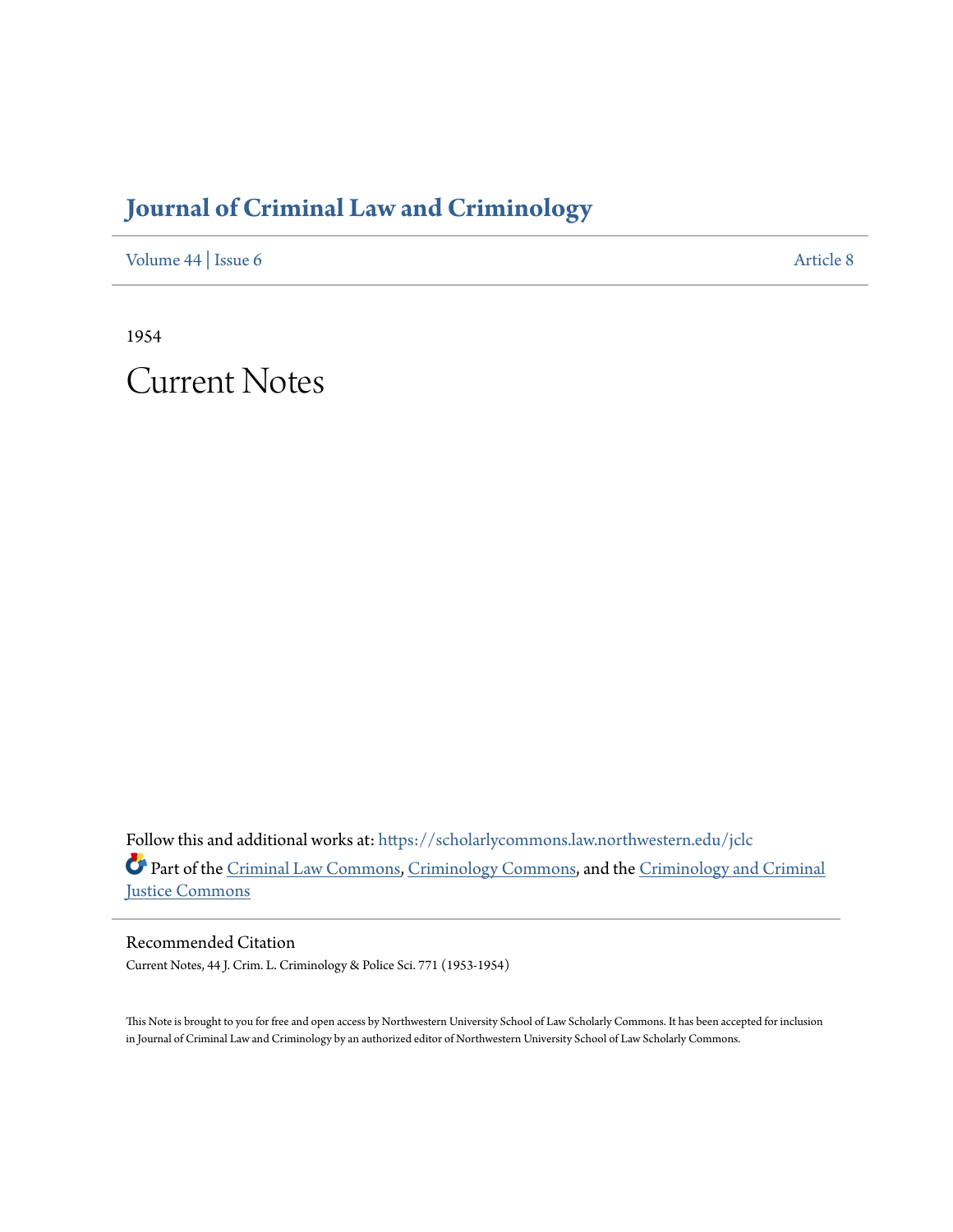## CURRENT **NOTES**

## V. **A.** Leonard, Editor

Correctional Psychotherapy-On November 20, 1953, The Hacker Foundation for Psychiatric Research in Beverly Hills, California, offered the fifth in its series of Medico-Legal Seminars. It was a Forum on Correctional Psychotherapy presented in co-operation with the Southern California Chapter of Correctional Service Associates. This list of speakers included the men in charge of correctional psychotherapy at the Medical Facility of the California State Department of Corrections in Terminal Island, San Pedro, California, and at the Metropolitan State Hospital in Norwalk, California.

The State of California, considered one of the most advanced in reforming correctional methods, has developed extensive facilities for the psychological treatment of offenders. In its Medical Facility at Terminal Island, the State Department of Corrections has about 650 offenders in group treatment, and the Metropolitan State Hospital at Norwalk, California, has been treating sexual psychopaths in a special program. Up to now about 300 sex offenders have participated in correctional group psychotherapy at this institution. The Langley Porter Clinic of the California State Department of Mental Hygiene located in San Francisco has been engaged in special research on sex offenders for the California State Legislature, and the Hacker Psychiatric Clinic in Beverly Hills, California, has a separate department for the treatment of offenders in individual as well as group psychotherapy and for criminological research.

Marion R. King, M. D., Superintendent, and Nathaniel Showstack, M. D., Director of Clinical Services, of the Medical Facility in Terminal Island, reported on the observations, experiences and gratifying results of their group psychotherapy program. According to Dr. Showstack 85 such groups are running now at Terminal Island under the leadership of psychiatrists, clinical psychologists and specially trained sociologists. The Medical Facility has retained as a special psychiatric consultant H. Michael Rosow, M. D., who reviews and discusses therapeutic techniques with the group leaders. Born out of the lack of sufficient qualified therapists for individual treatment, group therapy for offenders has now developed as a tremendously important tool for rehabilitation of lawbreakers on its own merits and has demonstrated that the treatment of behavior problems in groups has, especially in certain types of cases, a psychodynamic advantage over individual psychotherapy.

Dayrel D. Smith, M. D., Director of the Sexual Psychopaths Program at the Metropolitan State Hospital, reviewed the excellent results obtained from group treatment of sexual psychopaths, while Frederick J. Hacker, M. D., Chief of Staff of the Hacker Psychiatric Clinic, reported on individual **psy**chotherapy with offenders which has been extensively and successfully offered at his clinic over the past six years under the supervision of Marcel Frym, **J. D.,** Director of Criminological Research of the Hacker Foundation.

The President of the Southern California Chapter of Correctional Service Associates, Deputy Probation Officer Sidney L. Wachs, discussed correctional psychotherapy from the point of view of the probation officer, and David Gerecht, Senior Sociologist, and Louis Sparer, Senior Sociologist, both at the Reception-Guidance Center of the Department of Corrections of the State of California, in Chino, reported on specific features of correctional treatment and their experiences at the State Institution for Men in Chino, California.

The Forum was moderated **by A.** LaMont Smith, Executive Officer of the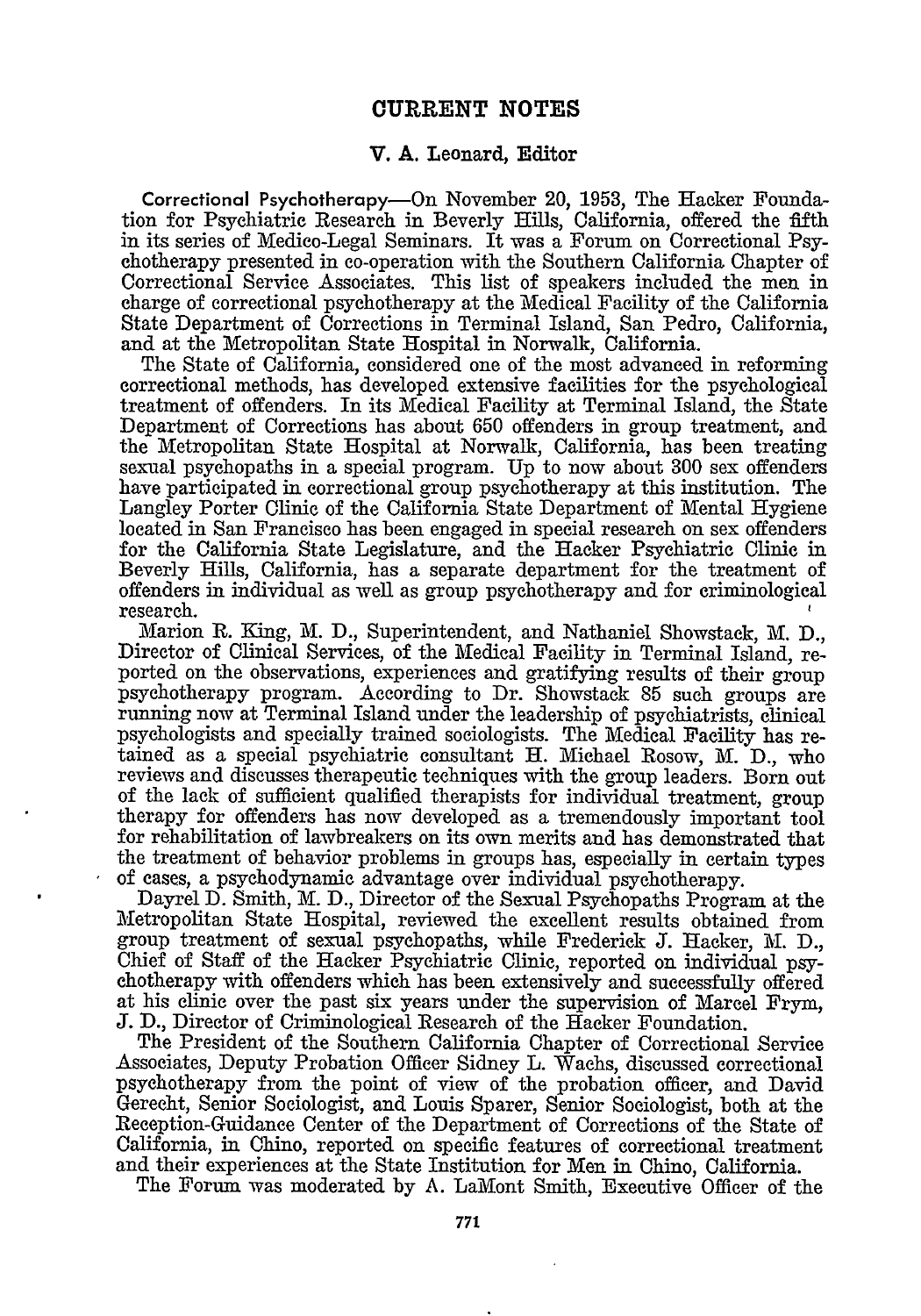Board of Corrections of the State of California and Chairman of its Research Committee, who spoke on certain studies made by his department, especially on criteria for the successful rehabilitation of offenders. In conclusion, Dr. Marcel Frym summarized the views presented and stressed the pioneering work done by the State of California in departing more and more from a merely punitive approach to delinquency and substituting enlightened scientific methods of treatment of the underlying psychological causes of crime.— Dr. Marcel Frym, The Hacker Foundation, Beverly Hills, California, to the Editor.

The Irresistible Impulse-The British Royal Commission on Capital Punishment in a recent report has recommended that the MeNaghten Rule be amplified if not completely abrogated by adding Irresistible Impulse as a defense. It will be good to keep in mind that the impulsive character of an action does not make it unpunishable under our present law-nor is the unpunishable impulsive action always abnormal. The problem is how to differentiate clinically, the irresistible impulse from the non-resisted impulse in a verifiable and demonstrable way.

How can we avoid the circle by which we come to assume that any perpetrated, i.e., non-resisted impulsive action, is by this very fact an action by irresistible impulse? "In any situation in which variable A is said to cause variable B, A is of no value as a predictor of B, unless we establish the existence of A apart from the existence of B."<sup>1</sup>The same problem is present in the evaluation of conscientious objectors and the practice here is not to accept the exception to military service unless there are established facts antedating the induction that would prove the presence of conscientious objection.

In a previous paper it was shown that there are a number of such clinical and demonstrable factors.2 They are listed as:

- 1. Developmental factors: early appearance; infantilism; no integration with the personality; no sublimation; no relationship to the milieu.
- 2. Peculiarities of the aims of the urges; analogies in comparative psychology.
- 3. Periodicity (stereotypic repetition); intensity; peculiarities of inhibitions; constitutional factors; biological factors, including age; pathological processes.
- 4. Phenomenology, the irresistible impulse in psychological experience: a) emotional graph; b) consciousness; restriction of the biological milieu; c) multidimensionality; self-evaluation; self-control; d) characterology; e) characterological inheritance; f) the observer ampathy; g) expressive psychology of the impulse action.
- 5. Motive, Motivation and irresistible impulse.

It is the writer's firm conviction that among all these the motivational factor is of prime importance for future research. Sociology, social psychology, psychiatry and the law may find a useful field for teamwork in elucidating the problem of the irresistible impulse.—From W. G. Eliasberg, M.D., Ph.D., 151 Central Park West, New York 23, N. Y.

International Course **in** Criminology-This Course has been organized by International Society of Criminology with the support of UNESCO under the

**<sup>1.</sup> AMERICAN SOCIOLOGICAL** REVIEW, **18, No.** *6,* P. **606. 2. IRRESISTIBLE IMPULSE AND CRIME PSYCHIATRY, QUARTERLY SUPPLEMENT,** *21,* **Part 1,** 1947.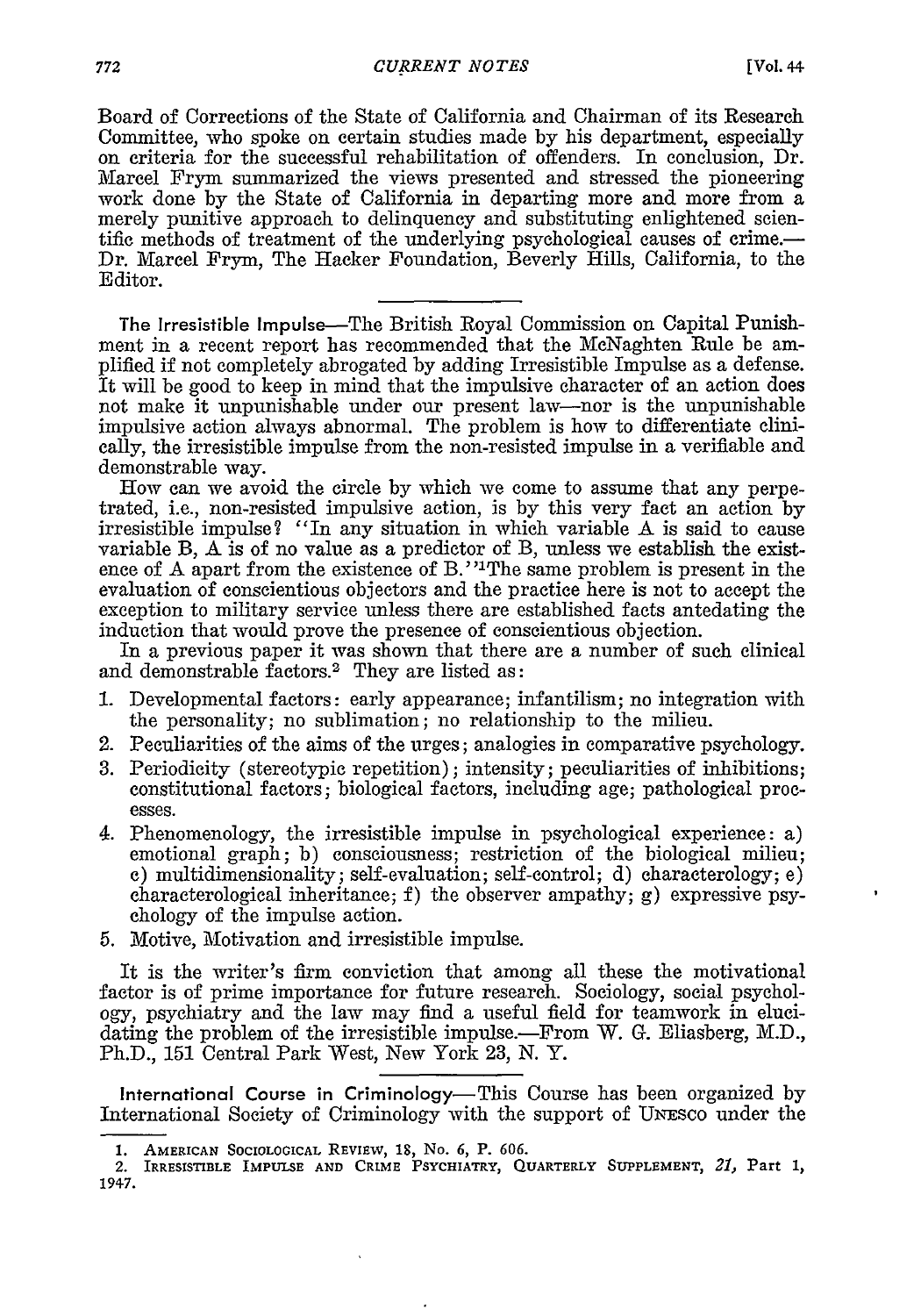direction of Dr. Denis Carroll and Dr. Herman Mannheim, of London, England. The general subject: "Recent Advances in the Study and Treatment of Offenders". The Course was given from March 24 to April **13.**

Inaugural addresses were given by Dr. Denis Carroll, President of the International Society of Criminology, Dr. Hermann Mannheim, University of London, and by M. Jean Pinatel, Secretary General of the International Society of Criminology.

The topics for discussion, and the discussanta, were as follows: English Experience with the Treatment of Persistent Offenders in Prison, (Sir Lionel Fox, C.B., Prison Commission for England and Wales); Experiences in Open Prisons, by Duncan Fairn, (Prison Commissioner, **U.E.);** French Prisons and Reformatory Systems, by M. Charles Germain (Prison Administration, Paris) **;** Borstal Treatment by R. L. Bradley, M.C. (Prison Commissioner, U.K.); Approved Schools for Juvenile Delinquents by John Ross, C.B., (Home Office, U.K.); Classification in Institutions for Juvenile Delinquents by John Gittens, M.A., (Aycliffe School, England); Institutions for Juvenile Delinquents on the Continent by D. **Q.** Mulock Houwer (Children's Institute, Woesttijgerweg, Holland); After Care by the Rev. Martin Pinder, and/or Frank Foster (Central After-Care Association) and Hugh Klare (The Howard League for Penal Reform); Probation Work for Juveniles and Adults by Peter W. Paskell (Principal Probation Officer, Nottingham); Juvenile Courts and Corresponding Agencies by Basil Henriques, C.B.E., M.A., J.P. (East London Juvenile Court and Professor Erwin Frey, Penal Law, Zurich) **;** Report on Research on the Policy of the London Juvenile Courts Carried Out at the London School of Economics by Dr. Hermann Mannheim (University of London, and G. W. Lynch, London School of Economics); The Home Office Prediction Study of Borstal Lads, by Dr. Hermann Mannheim and L. T. Wilkins, (Central Office of Information, London); Investigation of Juveniles in Custody and the Work of a Remand Home Psychiatrist by Dr. Peter Scott (Maudsley Hospital, London); Detention Centers and Attendance Centers, by Vernon J. Elvey (Detention Center, Kidlington, Oxfordshire) and Inspector Byssell (Metropolitan Police, London); Provisions for Malajusted Children by Dr. Howard Jones, (University College, Leicester); Police Technique in the Field of Crime Prevention by Christopher Williams (Police College, Rypon-on-Dunsmore, Warwickshire, U.K.); Electroencephalographic Studies of Offenders by Dr. Denis Hill, (Institute of Psychiatry, London); The Role of Intelligence Defects in Juvenile Delinquency: A Survey of Literature and Case Studies at the I.S.T.D. and the Portman Clinic by Dr. Denis Carroll and Miss M. Woodward, I.S.T.D.; The Psychiatric Treatment of Prisoners by Dr. H. K. Snell (Prison Medical Service, Prison Commission); Typological Research on Adolescent Offenders by Dr. D. A. Ogden (H. **M.** Borstal Institution, Portland); The Ambulant Study and Treatment of Offenders by Dr. Denis Carroll; Legal Reforms Relating to the Treatment of Habitual Offenders and to the Psychiatric Treatment of Offenders by Professor Paul Cornil and Dr. Mannheim; Recent Psychoanalytic Developments in the Field of Juvenile Delinquency by Dr. Edward Glover, (Scientific Committee, I.S.T.D.); Group Treatment of Aggressive Phychopaths by Dr. Maxwell Jones, (Social Rehabilitation Center, Belmont Hospital U.D.); Community Studies and Juvenile Delinquency by Dr. John Spencer, (Carnegie Research Project, Bristol University). From J. Pinatel, Paris, France; Secretary General of the International Society of Criminology.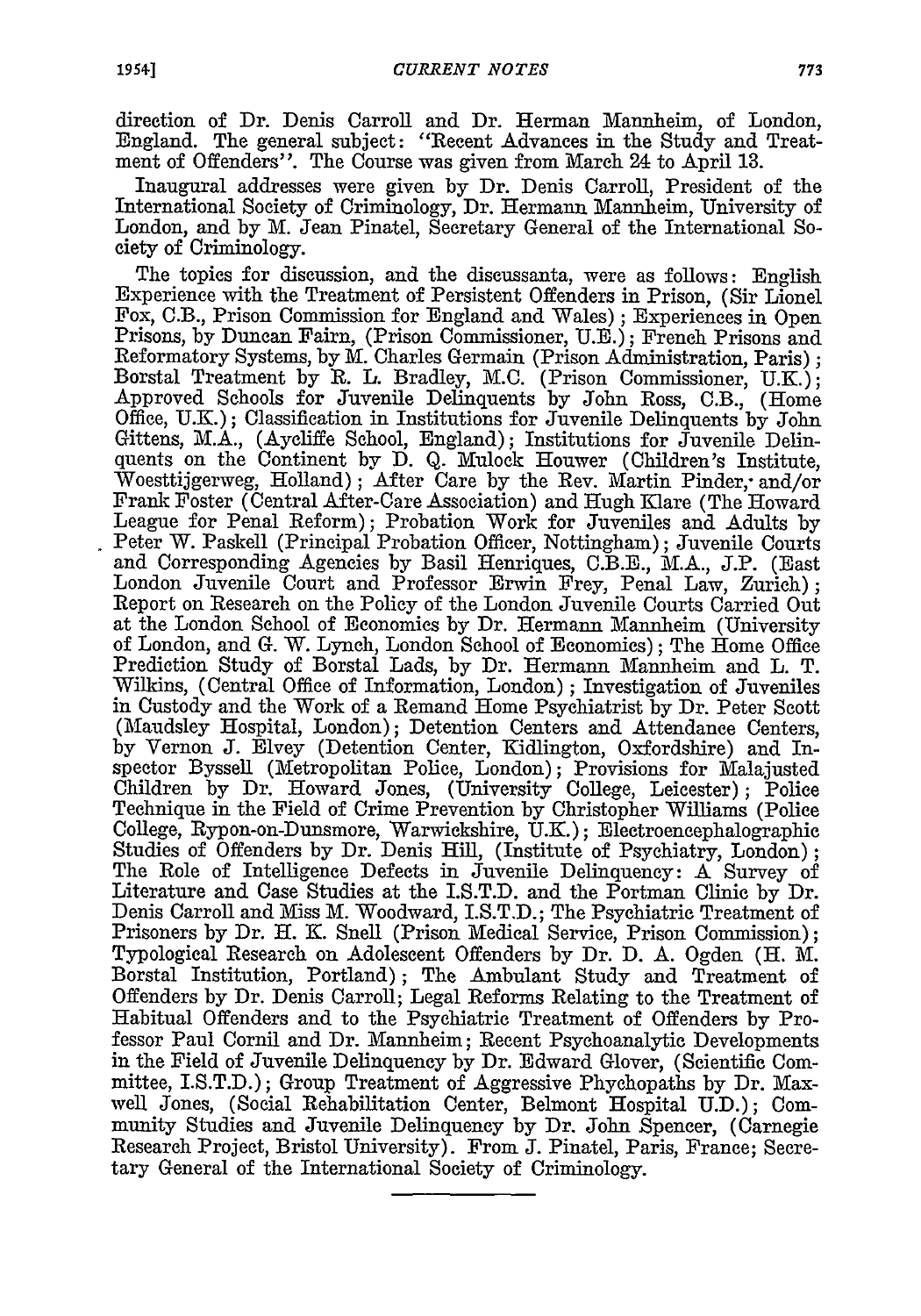Follow-up of Sex Offenders—During the 46 month period from June, 1949 through April, 1953 there were 206 patients committed under the sex offender law to the three state mental hospitals in New Jersey. By the end of April, 1953, 57 of these sex offenders had been released on parole or discharged without parole either from one of the hospitals or from a penal institution after transfer from a hospital. Twenty-two were discharged outright without parole, 28 were paroled and are still on parole, and seven were paroled and subsequently discharged.

A study of the subsequent records of these 57 offenders released by parole or discharged shows that no offender violated his parole and necessitated his return to the paroling institution. One offender, a chronic alcoholic, discharged after having spent 32 months in a mental hospital has been recently committed to the State Prison on a charge of arson. As regards the previous delinquency record of these 57 released individuals it was found that a large proportion, 68.4 percent, had a prior record of arrest, time in jail, or commitment to a penal institution. Included in this number were 47.4 percent whose record included sex offenses.

Of the 35 who were released on parole before being discharged, or released on parole and remaining on parole at the end of the period studid, 16 (45.7 percent) were on parole less than six months, 11 (31.4 percent) were on parole from six to 11 months, and eight (22.9 percent) were on parole a year or longer. The number released whose later conduct can be considered in a study of adjustment-outcome includes those who have been paroled (from whatever institution) and those who have been discharged without parole. The 35 offenders who are either still under parole supervision in the community or were under supervision prior to discharge were supervised in nine districts.

The following analysis points out some pertinent facts concerning the 206 sex offenders committed to the three state mental hospitals.

A study of some of the personal characteristics of the 206 offenders admitted to mental hospitals under the sex offender laws shows that almost eight percent of them were Negroes. Over 34 percent of the total were under 30 years of age and another 30 percent were in their thirties at the time of their commitment. Almost 53 percent of the total number were single. The custody status of the 206 a the end of the period covered by the study-April 30, 1953-was as follows: On parole from hospitals, 27; from penal institution, one. Discharged without parole from hospitals, 20; from penal institutions, two; recalled, six. Resident in hospital, 119; in penal institution, 17; in New Lisbon, two. Died, two; on escape, three.-From New Jersey Department of Institutions and Agencies.

Sex Perversions As Psycho-Cultural Products-Through the exercise of taboos and regulated sex practices all cultures tend to channelize and fixate sex behaviors. These fixations form the basis of inner tensions wherever appropriate releases are not provided. Under prolonged tension-producing conditions, the release demands assume the character of self generating psychic forces within the organism and the behavior accordingly becomes compulsive. Sexuality as an aspect of the total life impulse is widely diffused over the organism and thus under appropriate stimulators may form gratifying associations with certain culturally defined objects and body movements. These, apart from the conditioned stimuli, would bear no relation to the sex act. The pearl lip-ornaments, in the Kotzebue Straits, the lip-discs in certain African tribes, bustles, ear-rings, small feet, female breast shapes, are examples of sexualizing objects and forms. Whether or not a perversion develops as a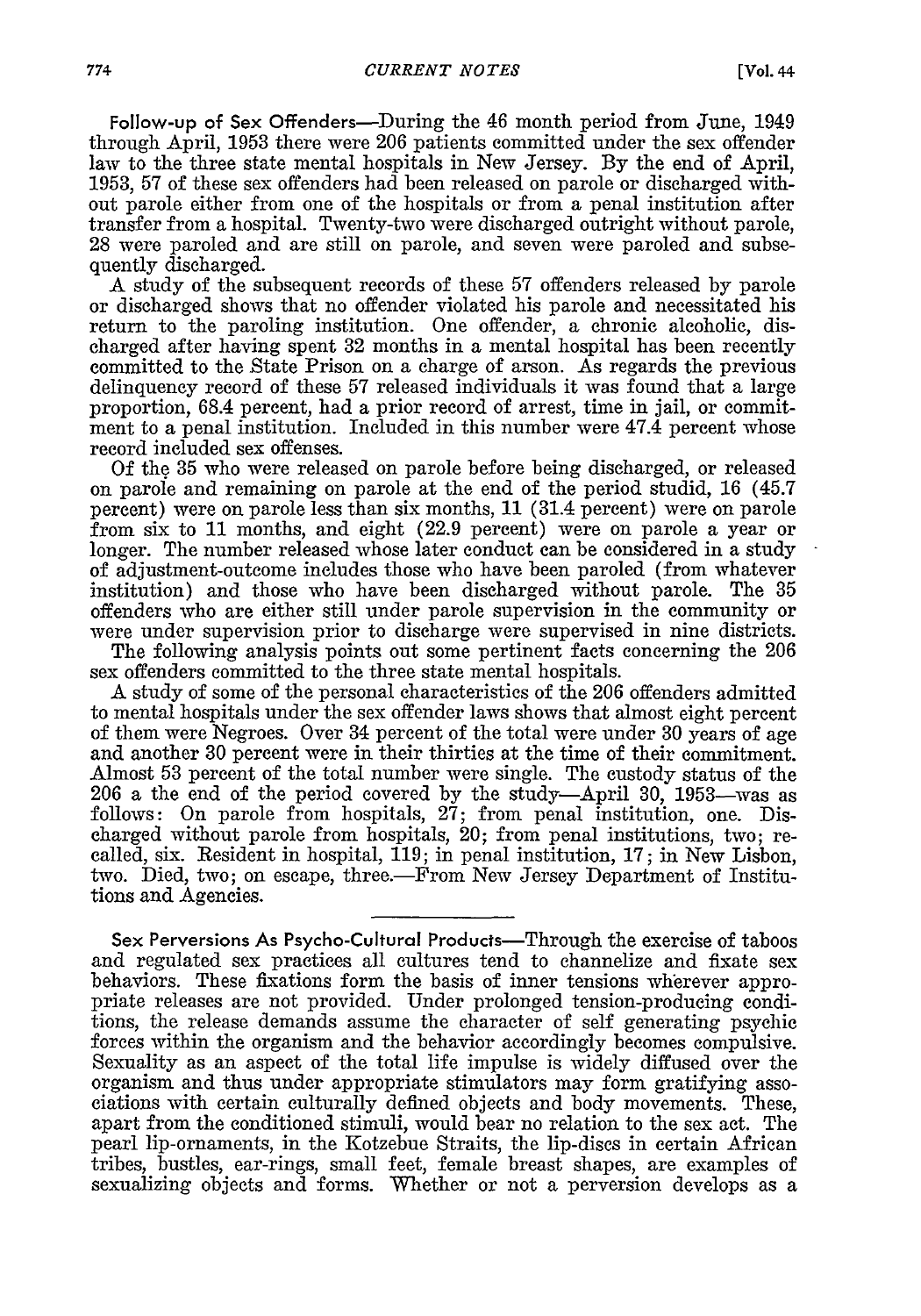result of the attention focused on such secondary sex attractions depends in some way upon the cultural values attached to the object or form and the cultural definitions of the behavior. It is contended that so long as these attractions remain secondary stimulators and do not become substitute gratifiers the behavior does not defensably fall under the definition of perversion.

Moreover, comparative studies strongly suggest that criminal tendencies and personal feelings of inadequacy so often associated with perversion in the United States are not constitutionally related casually to the perversion.-Abstract, by the author, of a manuscript by Professor James M. Reinhardt, Chairman, Department of Sociology and Criminology, University of Nebraska.

Institute on **Child** Psychiatry-The International Association for Child Phychiatry will hold an International Institute on Child Psychiatry on August 13 and 14, 1954 in conjunction with the 5th International Congress on Mental Health. The theme of the Institute is: Emotional Problems of Children Under Six. Members of the Institute will discuss prepared clinical case studies and research reports related to the treatment of young children. It is hoped that some broad principles of child psychiatry will emerge which will be useful to workers in the field of delinquency.

Papers will be submitted from the United States and other countries which illustrate a variety of treatment methods and different professional and cultural points of view. A large attendance from this country is being encouraged. Full information on the forthcoming Institute may be obtained by addressing Helen Speyer, Executive Officer, International Association for Child Psychiatry, 1790 Broadway, New York 19, N. Y.

**Unique Criminology Program At** Baylor Law School-The Baylor University School of Law of Waco, Texas now offers a lecture and demonstration course in Scientific Criminology and Forensic Science as a required part of its Law School Curriculum. This course was founded two years ago by C. Gordon Martin, Consulting Criminologist of Dallas, Texas with the cooperation of Dean Abner McCall, former F.B.I. Special Agent, now Dean of the Law School. The course is incorporated into the standard work on Evidence and final examinations on the subject matter must be passed by all candidates for the L.L.B. degree. All major phases of Forensic Science are included, i.e., Legal Medicine and Chemistry, Physical Evidence, Questioned Document Examination, Deception Diagnosis, the Ethics and Practices of Forensic Science and similar related subjects. To our knowledge this is the only course of its kind now being offered in the Southwest and represents the first effort to introduce education in scientific criminology on the University level in this area. It is felt that this procedure may make possible further developments that will contribute to much needed improvements in the present status of knowledge and appreciation of Forensic Science among the legal profession and law enforcement personnel.-BULLTIN **OF THE SOCIETY FOR THE ADVANCEMENT OF** CRIMINOLOGY, February 1, 1954.

Standards for a State Correctional System-The American Prison Association, **135** East 15th Street, New York 3, **N.** Y., announces that its revised and enlarged edition of its *Manual of Suggested Standards for a State Correctional System* will be ready early in 1954. It has been in preparation during more than two years. The book will be in 416 pages—27 chapters. It represents the most up-to-date practical thought and experience of leading penologists.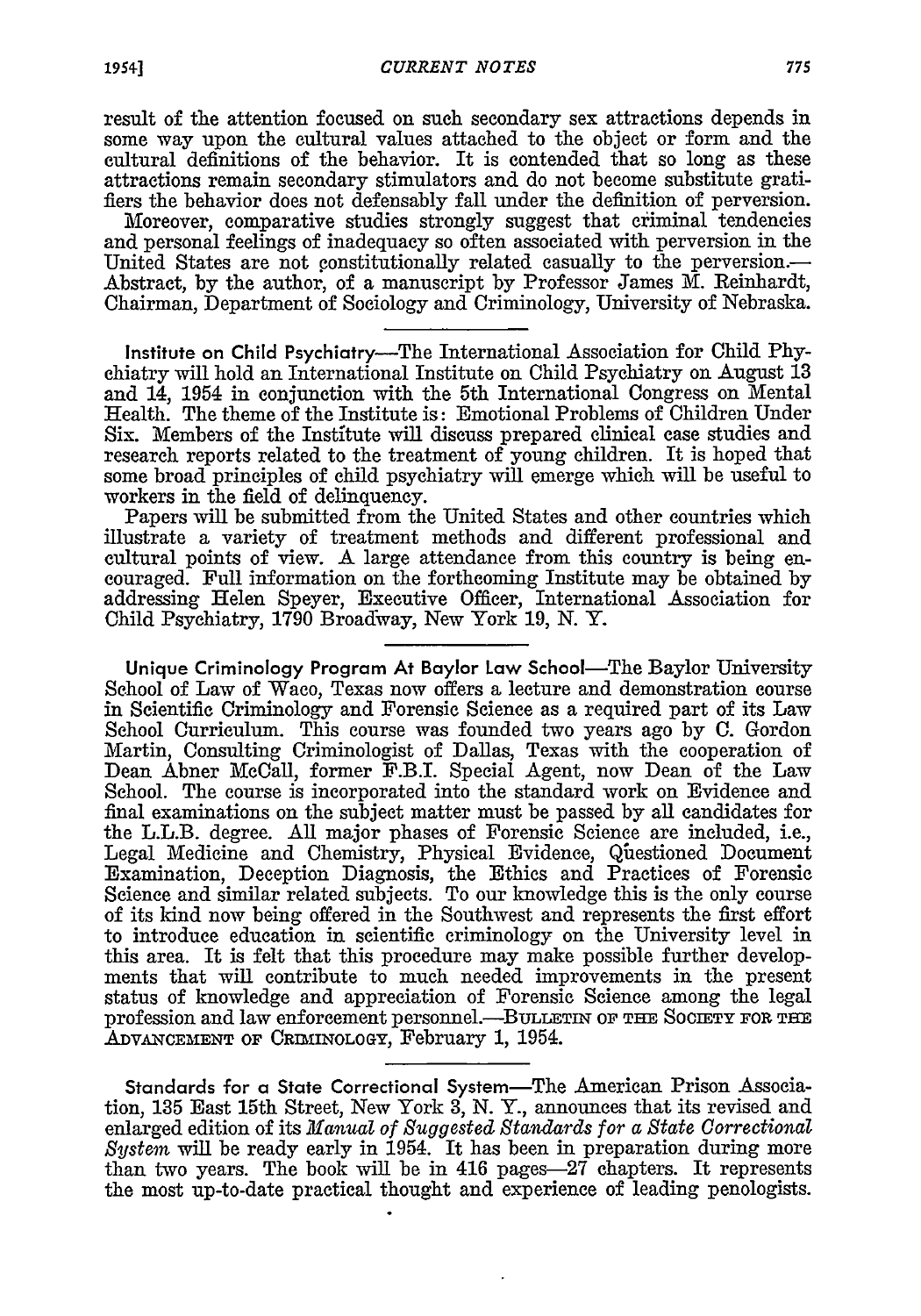Nowhere else can such a wealth of technical detail relating to penology be found within the covers of one book. The volume can be obtained at the above address-From E. R. CASs, General Secretary of the American Prison Association.

Child Homicide-Published material on juvenile homicide is too often only the reporting of a sensational case. A recent pamphlet, *A Group Study of Juvenile Homicide,* is a welcome addition to the sparse literature on the subject. The pamphlet, written by C. H. Growdon, research director for the Ohio State Bureau of Juvenile Research, is based on a study of 54 such cases referred to the bureau for study and observation during **1921** to 1947, inclusive. The group studied was made up of 48 boys and 6 girls ranging in age from nine to nineteen years, of whom 42 were white and 12 were Negroes. The 1940 census reports and a group of unclassified delinquents similarly studied by the bureau were used as comparative data. The outstanding observation of the study was the great similarity between children involved in homicide and those involved in other types of delinquency. It was difficult to establish that the homicide group is materially more inferior, or more unusual or more abnormal than juvenile delinquents involved in other offenses. But victims of juveniles were found to include in comparison with those of adults more blood relatives and fewer of those slain in connection with other crimes. Revenge (12 cases) led the list of motives most clearly established in the 54 cases. The pistol was the weapon most frequently used, and murder was seldom premeditated over a long period of time. The treatment history of the group leads easily to the assumption that, given the same degree of constructive attention given to other delinquents, children who commit homicide are as good a social risk as those who commit any other form of serious delinquency. $-Focus$ , July, 1950.

Manual of Criminal Statistics-Readers of the JOURNAL will be interested in the recently published *Manual of Criminal Statistics* compiled by the American Prison Association's Committee on Research and Planning. Under the Chairmanship of Dr. Walter C. Reckless of the School of Social Administration, Ohio State University, the committee has expressed the hope that the manual "... will help to stimulate the collection of statistics on the adult offender in a more'uniform and realistic way." Compiled by Ronald H. Beattie of the California Department of Corrections and a member of the publishing committee, the author states that the manual attempts to "present the basic factors which must be considered in any plan to set up a system of criminal statistics." Three chapters are broken down as **(1)** the scope of criminal statistics, (2) a central bureau of criminal statistics and (3) the collection of criminal statistics. Those familiar with the field of criminology have long realized the need for vast improvement in the collection of adequate as well as accurate statistics. The publication of this manual is a noteworthy step forward toward clarification of a complex subject.-THE PRISON **WORLD,** September-October, 1950.

## **PROFESSIONAL SOCIETIES Illinois Academy of Criminology**

The second meeting of the Illinois Society of Criminology for the year 1953-1954, was held on Ionday, November 23, 1953. The program consisted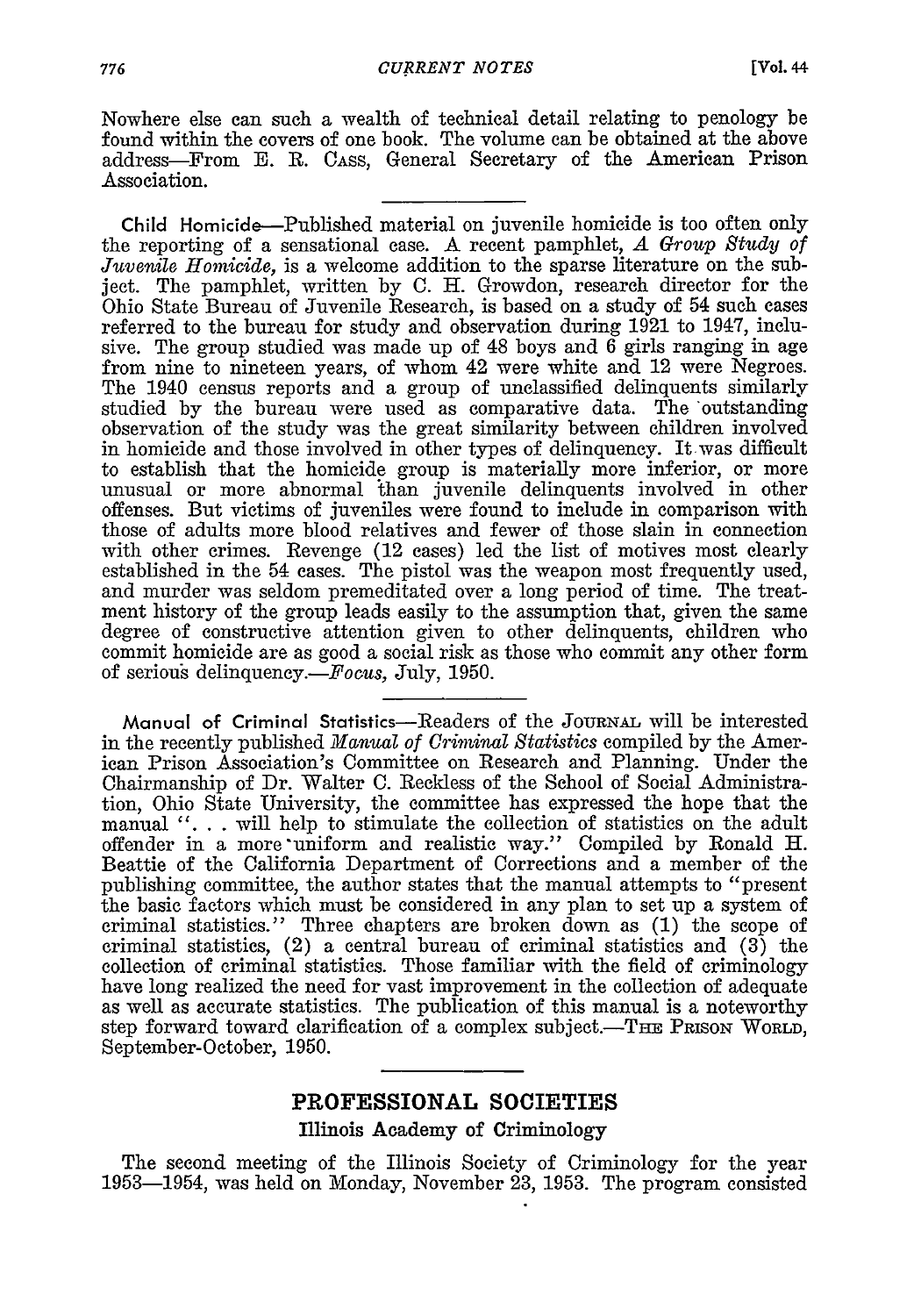of a discussion of: "The Jury as a Working Institution." Judge Jacob M. Braude served as Moderator.

Mr. Victor J. Stone, of the University of Chicago Law School, the principal speaker, began by indicating the background for the present jury project which is being conducted at the University of Chicago under a Ford Foundation Grant.

The **jury** system has been subjected to constant criticisms: **1)** that the method of trial is poorly designed to promote effective functioning; 2) that the most qualified persons are often not available for jury service; **3)** that the average juror cannot be expected to perform the complex functions of applying law to evidence; 4) that the unanimity rule may support the weakest members of the jury. As against this, some arguments which have been placed in favor of the jury system are: **1)** that it may be a check against corrupt judges or against oppressive legislation (e.g., prohibition law); 2) that the jury has a degree of anonymity and limited responsibility which permits more forthright decisions; **3)** that because it consists of more than one person, the jury is better able to evaluate the facts, independent of individual prejudices or limitations.

Mr. Stone then described the attempts of the Research Group to determine and isolate criteria. The University of Chicago project has selected a number of areas to investigate. For example: How are trial court jurors selected? How is it possible to obtain a "representative" group from the community? One of the procedures utilized is a questionnaire widely distributed to various communities, the intent being to determine what categories of persons are selected for jury duty. Another problem is to investigate the critical factors affecting the decision process for the individual juror. What is the interplay of the group, the dynamics of the jury room? The research project plans to interview jurors immediately after their service. This procedure, of course, presents many problems. The juror may be unable to describe his own state of mind over the long period of a trial; however, it may be possible to learn what factors tended to influence the juror. Another problem to investigate is the effects of the unanimity rule. Should a majority rule be substituted? Also, what effect does the particular judge have upon the juror? A comparison of the results of judge and jury decisions is also planned. These are some of the ways in which the research project will attempt to survey the jury system and to determine how this procedure meets the basic needs in our society.

Mr. Leon Despres then discussed the report. He cited his own court experience with various types of jurors. He commented that the present research does not really evaluate basic assumptions that the jury system is the most effective method for obtaining justice. Mr. Despres suggested also that the questionnaire procedure may have limited value, citing as an illustration, a study **by** Fisher **25** years ago in which **10,000** questionnaires were sent out on the working of the jury in felony cases. It may be more important to study what goes into the decision process. How does the group of jurors interact? What personality features and differences in social background enter into their reactions to each other and into their decisions? What is needed is more of the perceptiveness of a James Joyce.

Mr. Despres suggested a number of points which a study of the jury system might well cover. For example: What is the role of the juror in developing interpretations of law in advance of present practice? For example, the law of comparative negligence, or the law of insanity as a defense. What effect does the law against self-incrimination **by** witnesses have in trial pro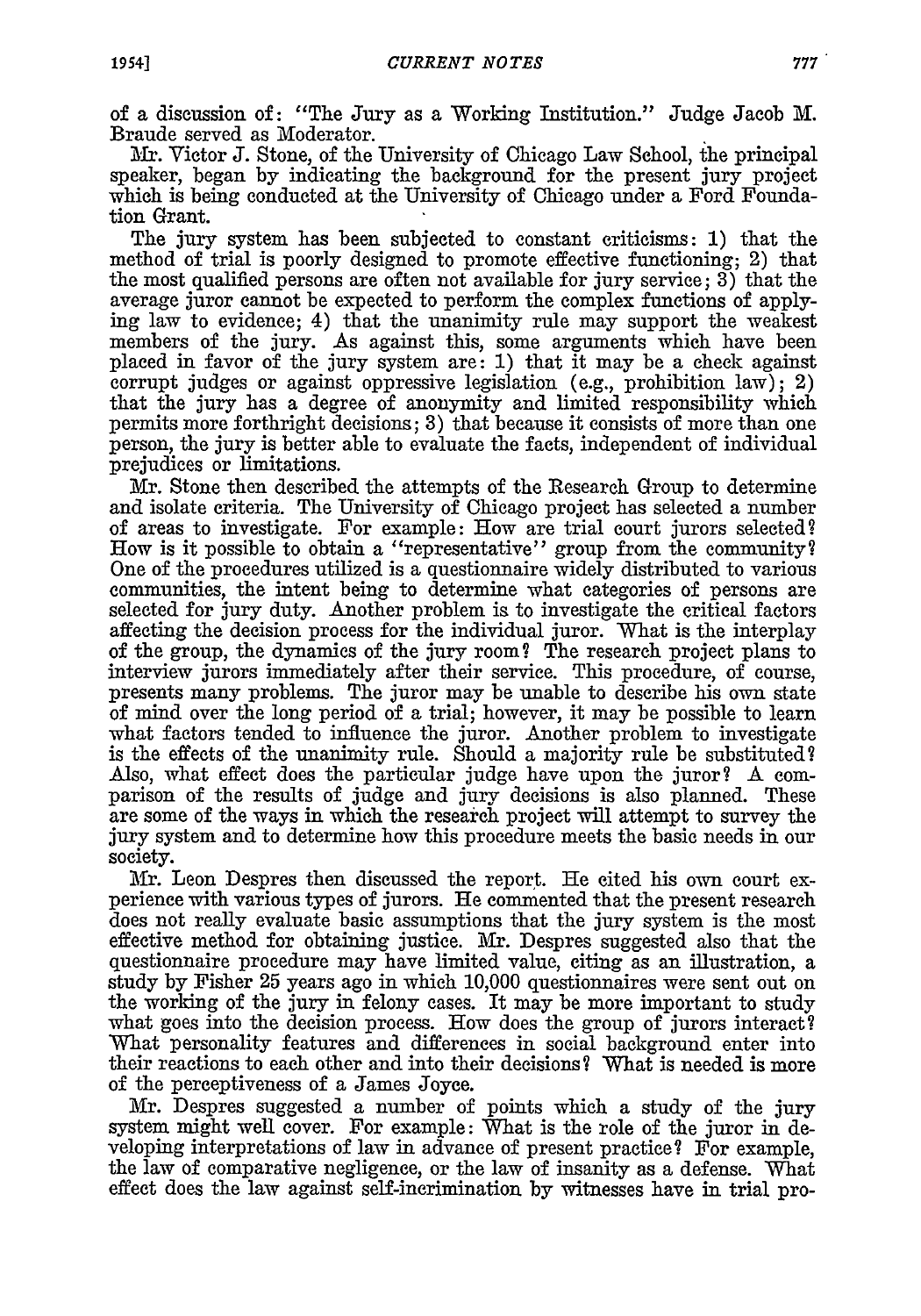cedure? Another question to study is that of fitness for jury service. Also, what effect does the newspaper have on the juror in cases of shocking crimes?

The third meeting of the Illinois Academy of Criminology for 1953-54 was held on Friday, January 22, 1954. The general subject of the round table program was: "Prison Riots-Analysis of Their Causes and Methods of Prevention."

PARTICIPANTS: Hon. Joseph B. Bibb, Director, Illinois Dept. of Public Safety. Dr. Groves B. Smith, M.D., Psychiatrists, Illinois State Penitentiary, Mfenard, Illinois. Mr. Joseph D. Lohman, Lecturer, Department of Sociology, and Law School, University of Chicago. Prof. S. Kirson Weinberg, Research Center for Social Psychology, Roosevelt College.

MODERATOR: Mr. Arthur V. Huffman, Member Classification Board, Division of the Criminologist, Illinois Dept. of Public Safety.

Mr. Huffman, as moderator, outlined the tasks of the speakers in reviewing the complex phenomena in terms of basic causes and possibilities for prevention.

Mr. Joseph Bibb discussed some of the practical causes of disturbances in prisons with special reference to the subject of political domination over prison administrations. Political influences produce a constant shifting of leadership and the employment of political workers. Some other problems are the lack of civil service provisions, and the absence of an in-training program. The recent training program started by the University of Chicago for prison administrators, represents a step in the right direction.

Dr. Groves Smith discussed his on-the-spot experiences during the Menard Prison riots. He pointed out that riots do not just happen, that they are like volcanic eruptions, the rumbling of which may be noted over a period of years. Riot conditions had existed at Menard for some time previous to the actual explosion. Particularly important was the change of philosophy from an easy-going southern atmosphere to a tightly administered institution. There was an over-emphasis on discipline. Recommendations by the professional group were ignored. Many inmates resented having received different sentences for the same offense. The inmates misinterpreted what the Parole Board was trying to do. There was also the problem of prison guards of limited intelligence or education and of varying political affiliations. Menard, as a single prison unit, provided no opportunity for quick transfer of individuals who might be seen as potential danger sources. The second riot at Menard was led by psychopaths. Menard Prison tends to be a "dumping ground" for the immature, psychopathic, and unstable element of the prison population. Also the prison was neglected in terms of appropriations. The six months prior to the riot was a period of indecisiveness and poor administration. Part of this reflected the forthcoming election which created tension between prison administrators and opposed political groups.

Mr. Joseph Lohman compared the recent riots to those of earlier periods. Similar explanations reappear as popular theories; mistreatment by the guards, poor food, concentration of power, and psychopathic personalities. The professionals may not have much new to offer; even if they had greater authority, there might still be riots unless there was a change in the basic situation. Riots occur in prisons with both loose and tight disciplines. The sheer size of prisons in the United States is conducive to outbreaks. Individuals en masse are under tension. Prisoners who have assumed power